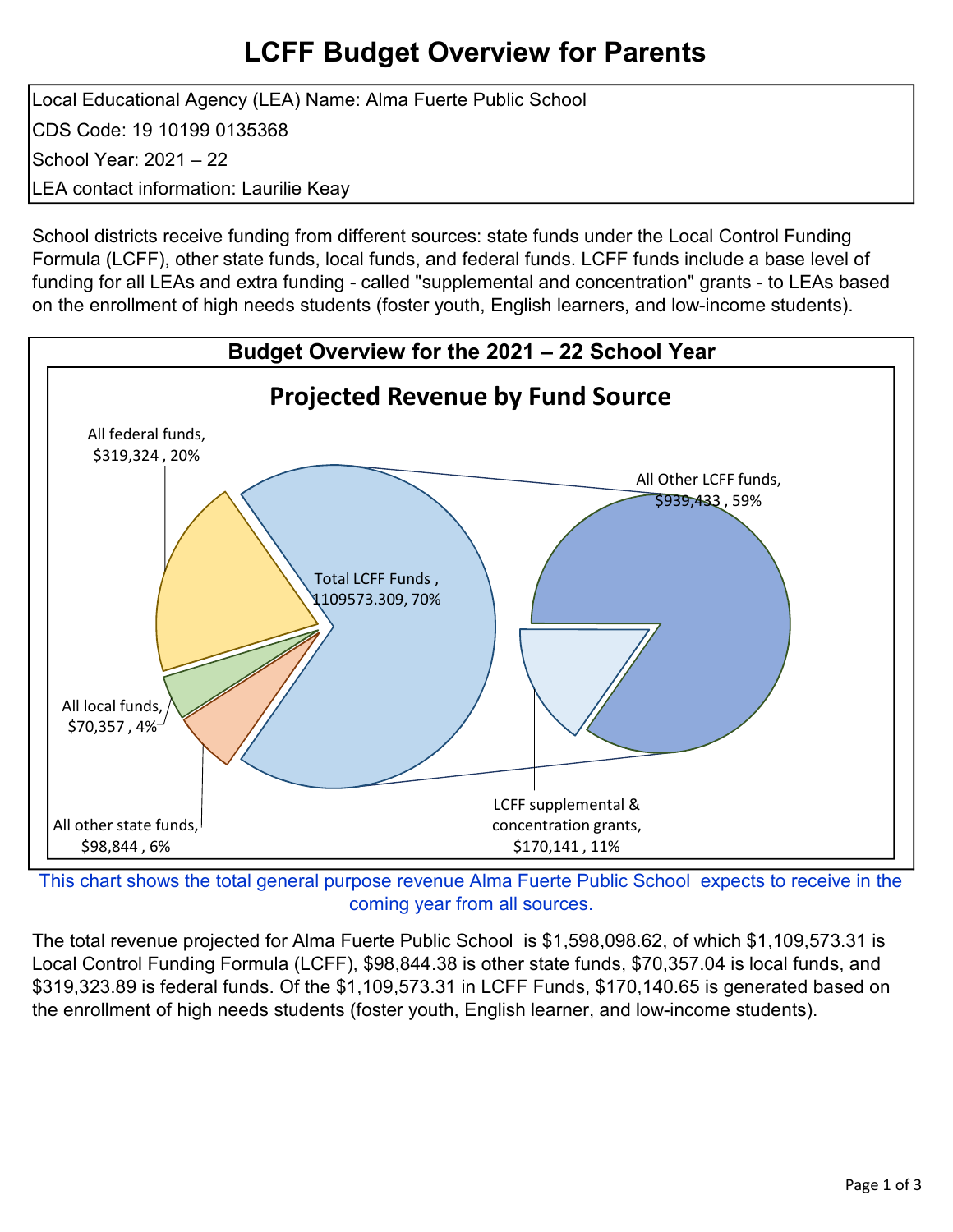# LCFF Budget Overview for Parents

The LCFF gives school districts more flexibility in deciding how to use state funds. In exchange, school districts must work with parents, educators, students, and the community to develop a Local Control and Accountability Plan (LCAP) that shows how they will use these funds to serve students.



This chart provides a quick summary of how much Alma Fuerte Public School plans to spend for 2021 – 22. It shows how much of the total is tied to planned actions and services in the LCAP.

Alma Fuerte Public School plans to spend \$1,589,280.55 for the 2021 – 22 school year. Of that amount, \$1,186,686.20 is tied to actions/services in the LCAP and \$402,594.35 is not included in the LCAP. The budgeted expenditures that are not included in the LCAP will be used for the following:

[[In addition to the expenditures outlined in the LCP, the AFPS 21-22 budget includes general liability insurance, professional consultants (audit firm, back office support, CALPADs support), and the nutrition program.]

### Increased or Improved Services for High Needs Students in the LCAP for the 2021 – 22 School Year

In 2021 – 22, Alma Fuerte Public School is projecting it will receive \$170,140.65 based on the enrollment of foster youth, English learner, and low-income students. Alma Fuerte Public School must describe how it intends to increase or improve services for high needs students in the LCAP. Alma Fuerte Public School plans to spend \$177,797.60 towards meeting this requirement, as described in the LCAP.